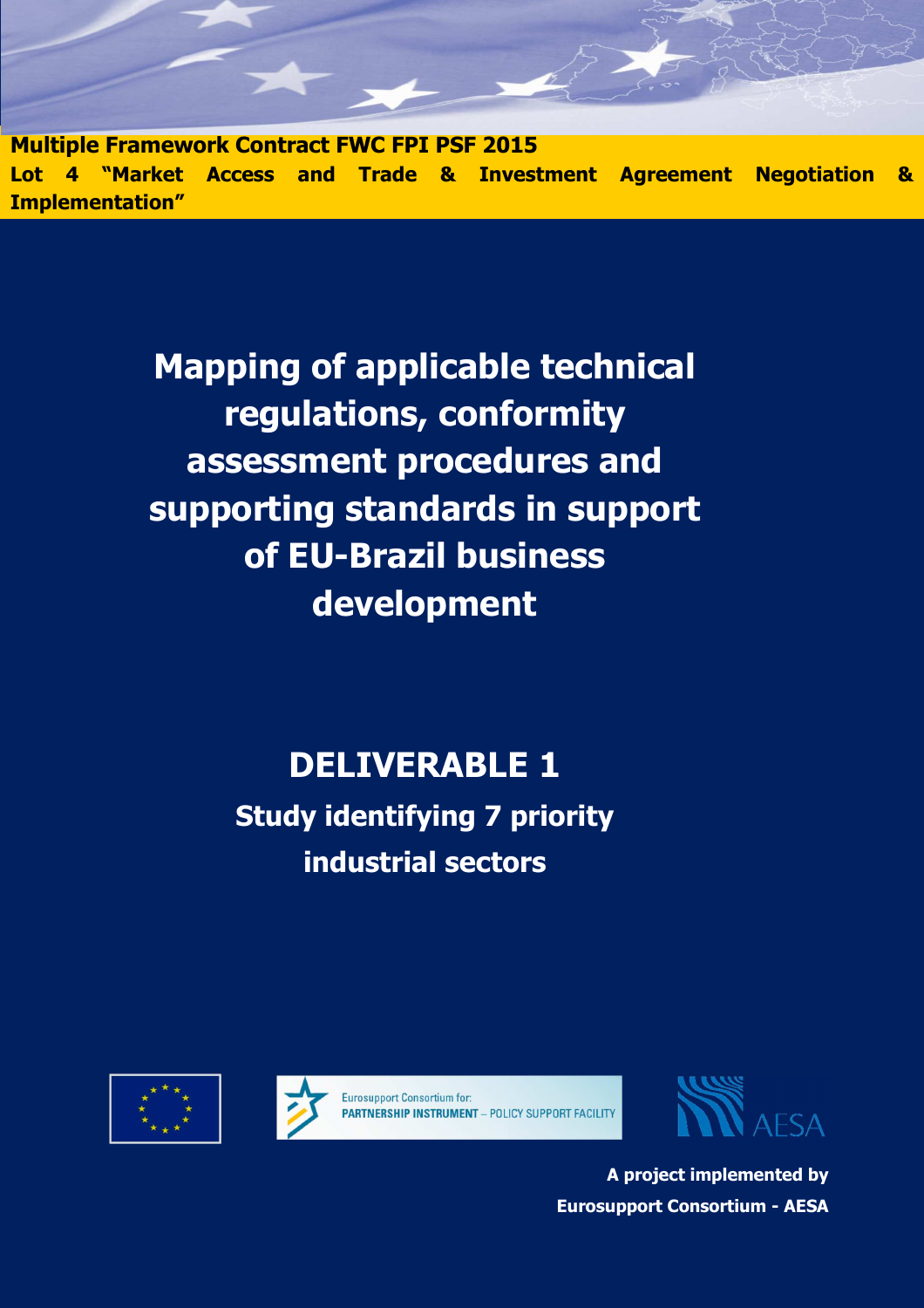## **Delegation of the European Union to Brazil**

## **Multiple Framework Contract FWC FPI PSF 2015**

**Lot 4: "Market Access and Trade & Investment Agreement Negotiation & Implementation"** 



## **Request for Service 2016/379494 Version 1**

## **Mapping of applicable technical regulations, conformity assessment procedures and supporting standards in support of EU-Brazil business development**

**Deliverable 1: Study identifying 7 priority industrial sectors** 

## **April 2017**

### **The Team:**

- **Vera Helena Thorstensen (vera.thorstensen@fgv.br) –** Team Leader TL
	- **Michelle Ratton Sanchez Badin** Senior Expert SE
	- **Thiago Rodrigues São Marcos Nogueira** Junior Expert JE

This report was prepared with financial assistance from the European Commission. The views expressed are those of the consultant and do not necessarily represent any official view of the Commission or the Government of this Country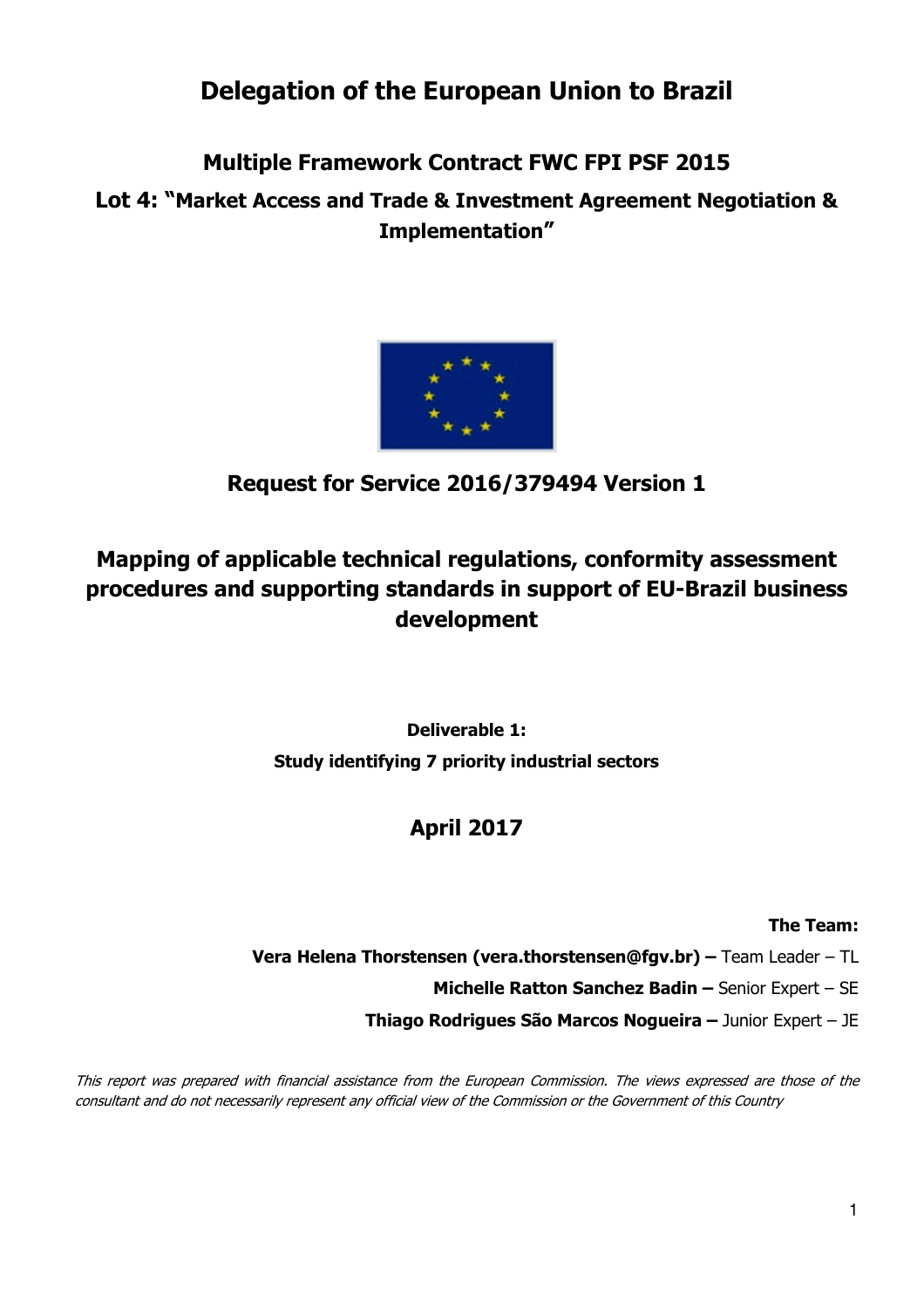## **CONTENT**

| 6. MAPPING EXISTING REGULATORY INITIATIVES IN BRAZIL AND IN THE EU  15 |  |
|------------------------------------------------------------------------|--|
|                                                                        |  |
|                                                                        |  |

#### **List of Tables**

| Table 1– EU and US exports to Brazil: 25 leading sectors based on trade flows (by value)4             |  |
|-------------------------------------------------------------------------------------------------------|--|
| Table 2– Brazil exports to the EU and the US: 25 leading sectors by trade flows (by value)5           |  |
|                                                                                                       |  |
| Table 4-10 Leading Competitive Economic Sectors for Brazil exports to US and the EU 7                 |  |
|                                                                                                       |  |
|                                                                                                       |  |
| Table 7– Specific Trade Concerns Raised by the EU against Brazil in the WTO TBT Committee (2012-2016) |  |
|                                                                                                       |  |
| Table 8- Specific Trade Concerns Raised by Brazil against the EU in the WTO TBT Committee (2012-2016) |  |
|                                                                                                       |  |
|                                                                                                       |  |
|                                                                                                       |  |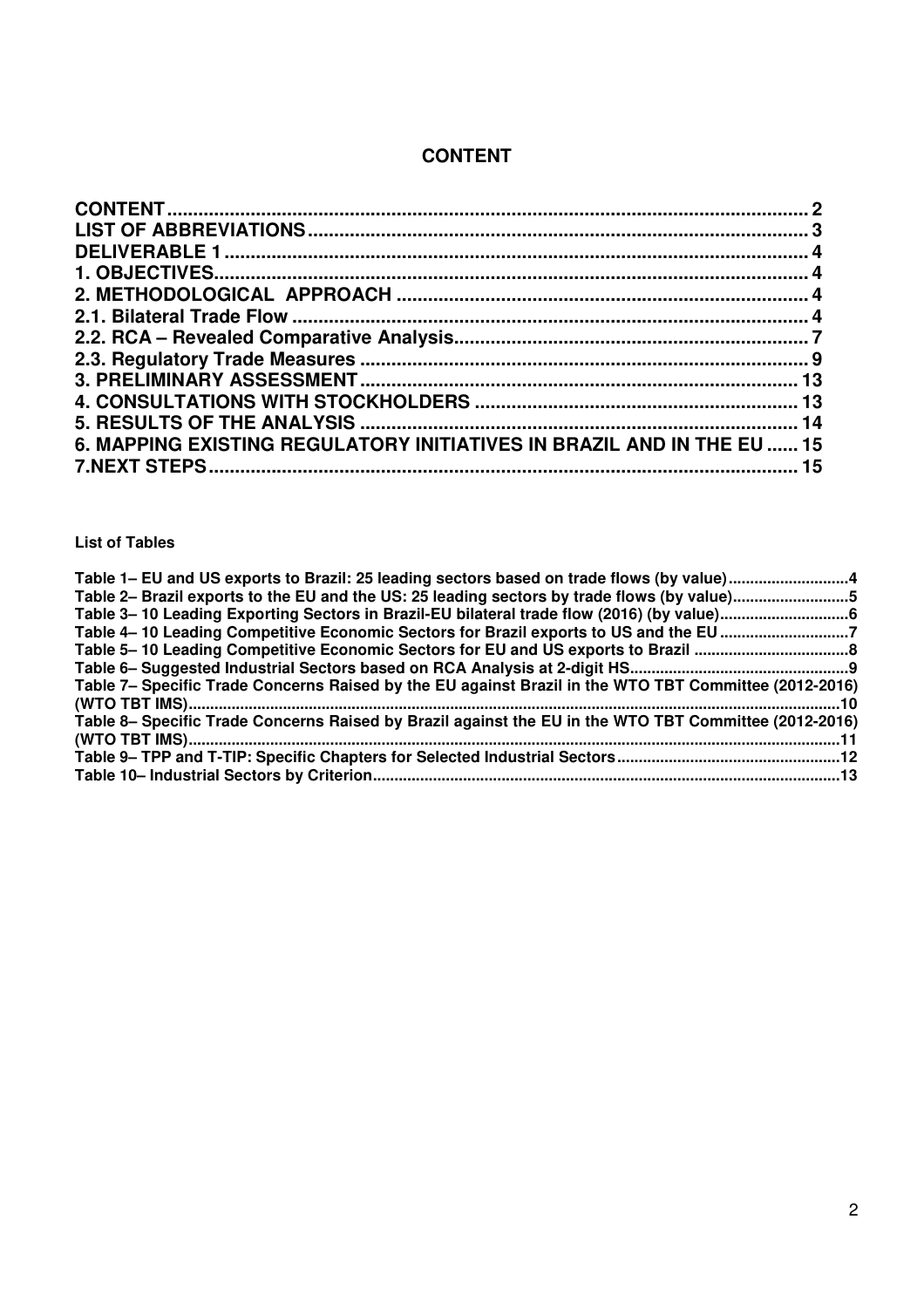## **LIST OF ABBREVIATIONS**

| <b>DG Grow</b>  | Directorate-General for Internal Market, Industry, Entrepreneurship and SMEs of the European<br>Commission |  |  |  |  |  |  |
|-----------------|------------------------------------------------------------------------------------------------------------|--|--|--|--|--|--|
| <b>DG Trade</b> | Directorate-General for Trade of the European Commission                                                   |  |  |  |  |  |  |
| EC              | The European Commission                                                                                    |  |  |  |  |  |  |
| EU              | The European Union                                                                                         |  |  |  |  |  |  |
| <b>GMO</b>      | <b>Genetically Modified Organisms</b>                                                                      |  |  |  |  |  |  |
| <b>HS</b>       | Harmonized Commodity Description and Coding System of the World Customs Organization                       |  |  |  |  |  |  |
| IT              | Information Technology                                                                                     |  |  |  |  |  |  |
| <b>RCA</b>      | <b>Revealed Comparative Analysis</b>                                                                       |  |  |  |  |  |  |
| <b>SPS</b>      | Sanitary and Phytosanitary Measures                                                                        |  |  |  |  |  |  |
| <b>SPS-IMS</b>  | WTO SPS - Information Management System                                                                    |  |  |  |  |  |  |
| <b>STC</b>      | Specific Trade Concern                                                                                     |  |  |  |  |  |  |
| <b>TBT</b>      | <b>Technical Barriers to Trade</b>                                                                         |  |  |  |  |  |  |
| <b>TBT-IMS</b>  | WTO TBT - Information Management System                                                                    |  |  |  |  |  |  |
| <b>ToR</b>      | Term of Reference                                                                                          |  |  |  |  |  |  |
| <b>TPP</b>      | Transpacific Partnership                                                                                   |  |  |  |  |  |  |
| <b>T-TIP</b>    | Transatlantic Trade and Investment Partnership                                                             |  |  |  |  |  |  |
| <b>US</b>       | The United States of America                                                                               |  |  |  |  |  |  |
| <b>USTR</b>     | United States Trade Representative                                                                         |  |  |  |  |  |  |
| <b>WTO</b>      | World Trade Organization                                                                                   |  |  |  |  |  |  |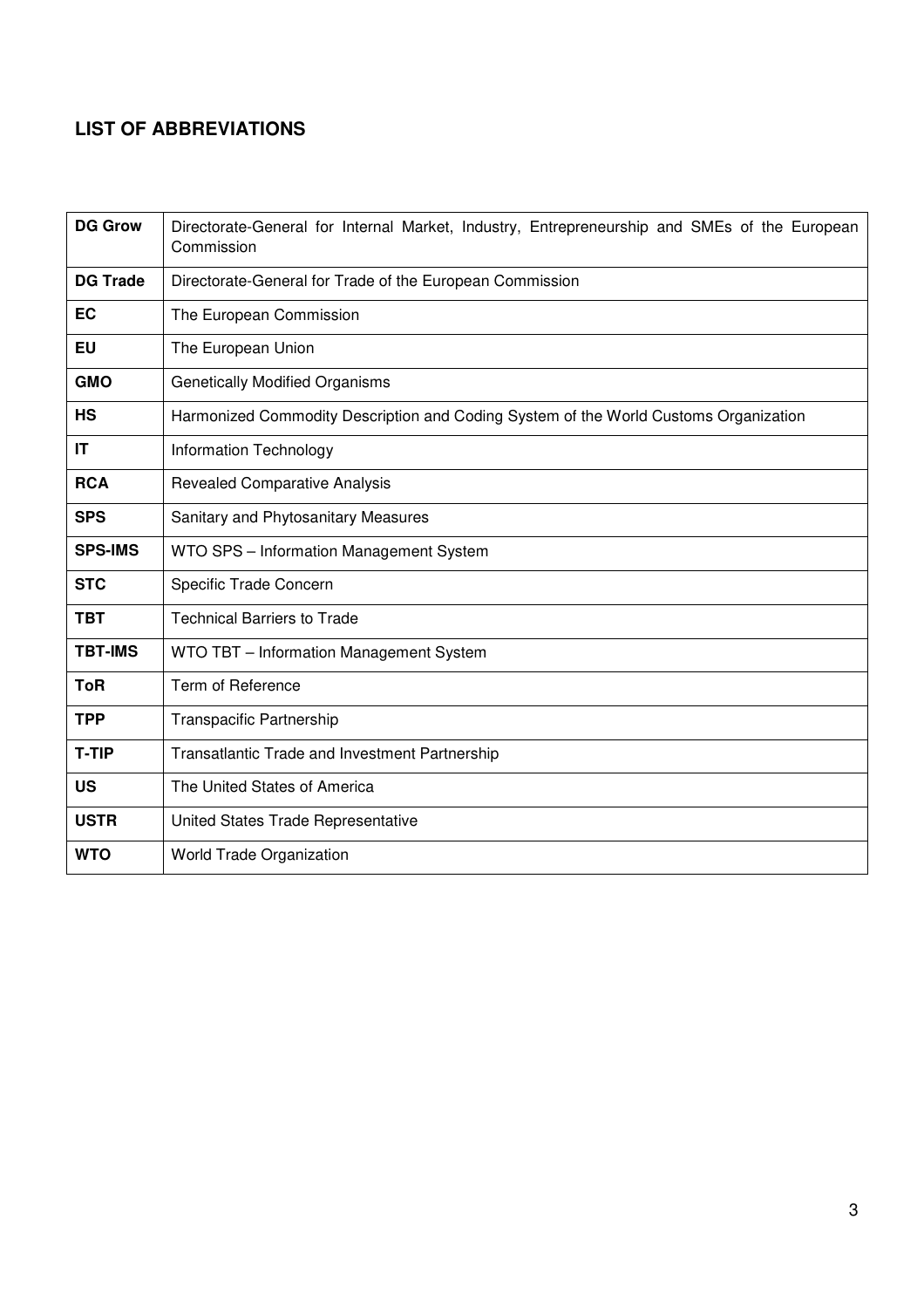**Mapping of applicable technical regulations, conformity assessment procedures and supporting standards in support of EU-Brazil business development** 

### **DELIVERABLE 1 Study identifying 7 industrial sectors**

## **1. OBJECTIVES**

Deliverable 1 (D1) comprises *Activities 1 and 2* as described in the ToRs. The main objectives of **D1** are:

- *Identifying 7 industrial products' sectors of current or potential significance in terms of trade between the EU and Brazil (priority sectors);*
- *Taking into consideration, in this analysis, the interests of EU business and the demands of the Brazilian market as well as the capacity of EU business to serve those demands;*
- *Mapping existing regulatory initiatives in Brazil and in the EU to identify needs and gaps in order to avoid duplication of ongoing efforts;*
- *Taking into account of both economies' relevant regulatory and standardization structures in federal and sub-federal level.*

## **2. METHODOLOGICAL APPROACH**

The methodological approach in defining the seven industrial sectors combines three approaches:

- *(i) The bilateral trade flow per economic sector at 2-digit Harmonized System (HS) in 2016;*
- *(ii) A Revealed Comparative Analysis (RCA) with aims at identifying which industrial sectors were competitive in the Brazil-EU and Brazil-US bilateral trade;*
- (iii) *Potential existence of extensive regulatory trade measures with higher chances of revealing some kind of protectionism intent*.

#### **2.1. Bilateral Trade Flow**

Bilateral trade flow is a good indicator of which economic sectors are more competitive than other ones, which might help identifying sectors of interest. In the first place, it is not automatic that economic sectors with great trade flows in comparison to the others mean that they have less trade barriers. This may depend on the economies involved and their complementary aspects. Therefore, a high trade flow in sector can indicate that it is complementary to the economies involved but still it can bear unnecessary trade regulation acting as barriers.

In the second place, a low trade flow does not mean high barriers to trade because, again, this may depend on the characteristics of involved economies and which sectors are more complementary to each other.

The Team of Experts verified the 25 leading economic sectors for exports and imports in Brazil-EU and Brazil-US bilateral trade in order to identify which sector could be part of interest. Brazil-US trade was introduced as an indicator of sectors that are exported to Brazil by the US but not by the EU, what deserves further analysis.

| <b>EU Exports to Brazil</b> |                                                                                            | <b>US Exports to Brazil</b> |                                                                           |
|-----------------------------|--------------------------------------------------------------------------------------------|-----------------------------|---------------------------------------------------------------------------|
| HS                          | <b>Products</b>                                                                            | НS                          | <b>Products</b>                                                           |
| 84                          | Nuclear reactors, boilers, machinery and mechanical<br>appliances; others                  | 84                          | Nuclear reactors, boilers, machinery and mechanical<br>appliances; others |
| 30                          | Pharmaceutical products                                                                    | 27                          | Mineral fuels, mineral oils, bituminous substances; waxes                 |
| 87                          | Vehicles other than railway or tramway rolling-stock, and<br>parts and accessories thereof | 29                          | Organic chemicals                                                         |

#### **Table 1 – EU and US exports to Brazil: 25 leading sectors based on trade flows (by value)**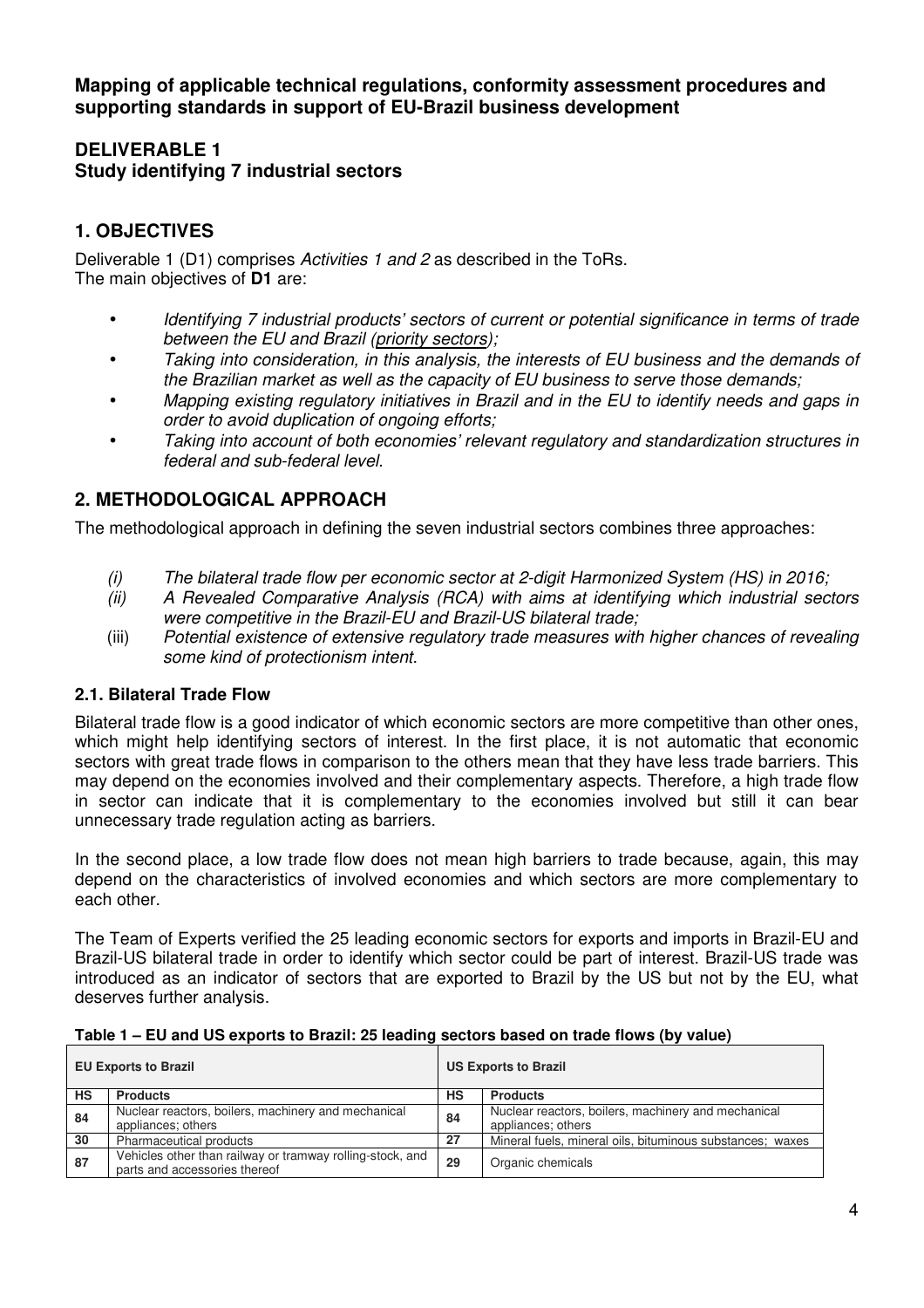| 85              | Electrical machinery and equipment and parts thereof;<br>others                     | 85                                                                               | Electrical machinery and equipment and parts thereof;<br>others                            |
|-----------------|-------------------------------------------------------------------------------------|----------------------------------------------------------------------------------|--------------------------------------------------------------------------------------------|
| $\overline{29}$ | Organic chemicals                                                                   | 39                                                                               | Plastics and articles thereof                                                              |
| 27              | Mineral fuels, mineral oils, bituminous substances;<br>mineral waxes                | 90                                                                               | Optical, photographic, cinematographic instruments;<br>others                              |
| 90              | Optical, photographic, cinematographic instruments;<br>others                       | 38.                                                                              | Miscellaneous chemical products                                                            |
| 39              | Plastics and articles thereof                                                       | 30                                                                               | Pharmaceutical products                                                                    |
| 38              | Miscellaneous chemical products                                                     | 87                                                                               | Vehicles other than railway or tramway rolling-stock, and<br>parts and accessories thereof |
| 73              | Articles of iron or steel                                                           | 31                                                                               | Fertilizers                                                                                |
| $\overline{31}$ | Fertilizers                                                                         | 88                                                                               | Aircraft, spacecraft, and parts thereof                                                    |
| 88              | Aircraft, spacecraft, and parts thereof                                             | 28                                                                               | Inorganic chemicals; organic or inorganic compounds of<br>precious metals, others          |
| 40              | Rubber and articles thereof                                                         | 40                                                                               | Rubber and articles thereof                                                                |
| 72              | Iron and steel                                                                      | 73                                                                               | Articles of iron or steel                                                                  |
| 48              | Paper and paperboard; articles of paper pulp                                        | 10                                                                               | Cereals                                                                                    |
| 32              | Tanning or dyeing extracts; tannins and their derivatives;                          | 22                                                                               | Beverages, spirits and vinegar                                                             |
| 28              | Inorganic chemicals; organic or inorganic compounds of<br>precious metals, others   | 32                                                                               | Tanning or dyeing extracts; tannins and their derivatives;<br>others                       |
| $\overline{22}$ | Beverages, spirits and vinegar                                                      | 34                                                                               | Soap, organic surface-active agents, others                                                |
| 15              | Animal or vegetable fats and oils; Others                                           | Railway or tramway locomotives, rolling-stock and parts<br>86<br>thereof; others |                                                                                            |
| 76              | Aluminium and articles thereof                                                      | 48                                                                               | Paper and paperboard; articles of paper pulp, of paper or<br>of paperboard                 |
| 86              | Railway or tramway locomotives, rolling-stock and parts<br>thereof; others          | 33                                                                               | Essential oils and resinoids; perfumery, cosmetic or toilet<br>preparations                |
| 33              | Essential oils and resinoids; perfumery, cosmetic or toilet<br>preparations         | 94                                                                               | Furniture; bedding, mattresses, cushions and similar<br>stuffed furnishings; others        |
| 94              | Furniture; bedding, mattresses, cushions and similar<br>stuffed furnishings; others | 47                                                                               | Pulp of wood or of other fibrous cellulosic material, others,                              |
| 89              | Ships, boats and floating structures                                                | 35                                                                               | Albuminoidal substances; modified starches; glues;<br>enzymes                              |
| 68              | Articles of stone, plaster, cement, asbestos, mica or<br>similar materials          | 25                                                                               | Salt; sulphur; earths and stone; plastering materials, lime<br>and cement                  |

Source: AliceWeb - MDIC.

#### The Table below shows the 25 leading exporting industrial sectors from Brazil to the EU and to the US:

# **Table 2 – Brazil exports to the EU and the US: 25 leading sectors by trade flows (by value)**

|           | <b>EU Imports from Brazil</b>                                             | <b>US Imports from Brazil</b> |                                                                                            |
|-----------|---------------------------------------------------------------------------|-------------------------------|--------------------------------------------------------------------------------------------|
| <b>HS</b> | <b>Product</b>                                                            | <b>HS</b>                     | <b>Products</b>                                                                            |
| 26        | Ores, slag and ash                                                        | 84                            | Nuclear reactors, boilers, others                                                          |
| 23        | Residues and waste from the food industries; others                       | 72                            | Iron and steel                                                                             |
| 09        | Coffee, tea, maté and spices                                              | 88                            | Aircraft, spacecraft, and parts thereof                                                    |
| 12        | Oil seeds and oleaginous fruits; Grains, Seeds, others                    | 27                            | Mineral fuels, mineral oils, bituminous substances;<br>mineral waxes                       |
| 84        | Nuclear reactors, boilers, machinery and mechanical<br>appliances; others | 09                            | Coffee, tea, mate and spices                                                               |
| 47        | Pulp of wood or of other fibrous cellulosic material,<br>others.          | 47                            | Pulp of wood or of other fibrous cellulosic material, others,                              |
| 72        | Iron and steel                                                            | 44                            | Wood and articles of wood; wood charcoal                                                   |
| 27        | Mineral fuels, mineral oils, bituminous substances;<br>mineral waxes      | 68                            | Articles of stone, plaster, cement, asbestos, mica or similar<br>materials                 |
| 20        | Preparations of vegetables, fruit, nuts or other parts of<br>plants       | 85                            | Electrical machinery and equipment and parts thereof;<br>others                            |
| 02        | Meat and edible meat offal                                                | 29                            | Organic chemicals                                                                          |
| 71        | Natural or cultured pearls, precious or semi-precious<br>stones, others   | 20                            | Preparations of vegetables, fruit, nuts or other parts of<br>plants                        |
| 83        | Miscellaneous articles of base metal                                      | 22                            | Beverages, spirits and vinegar                                                             |
| 24        | Tobacco and manufactured tobacco substitutes                              | 87                            | Vehicles other than railway or tramway rolling-stock, and<br>parts and accessories thereof |
| 16        | Preparations of meat, of fish or of crustaceans, others                   | 71                            | Natural or cultured pearls, precious or semi-precious<br>stones, others                    |
| 39        | Plastics and articles thereof                                             | 40                            | Rubber and articles thereof                                                                |
| 41        | Raw hides and skins (other than furskins) and leather                     | 28                            | Inorganic chemicals; organic or inorganic compounds of<br>precious metals, others          |
| 88        | Aircraft, spacecraft, and parts thereof                                   | 73                            | Articles of iron or steel                                                                  |
| 08        | Edible fruit and nuts; peel of citrus fruits or melons                    | 39                            | Plastics and articles thereof                                                              |
| 29        | Organic chemicals                                                         | 26                            | Ores, slag and ash                                                                         |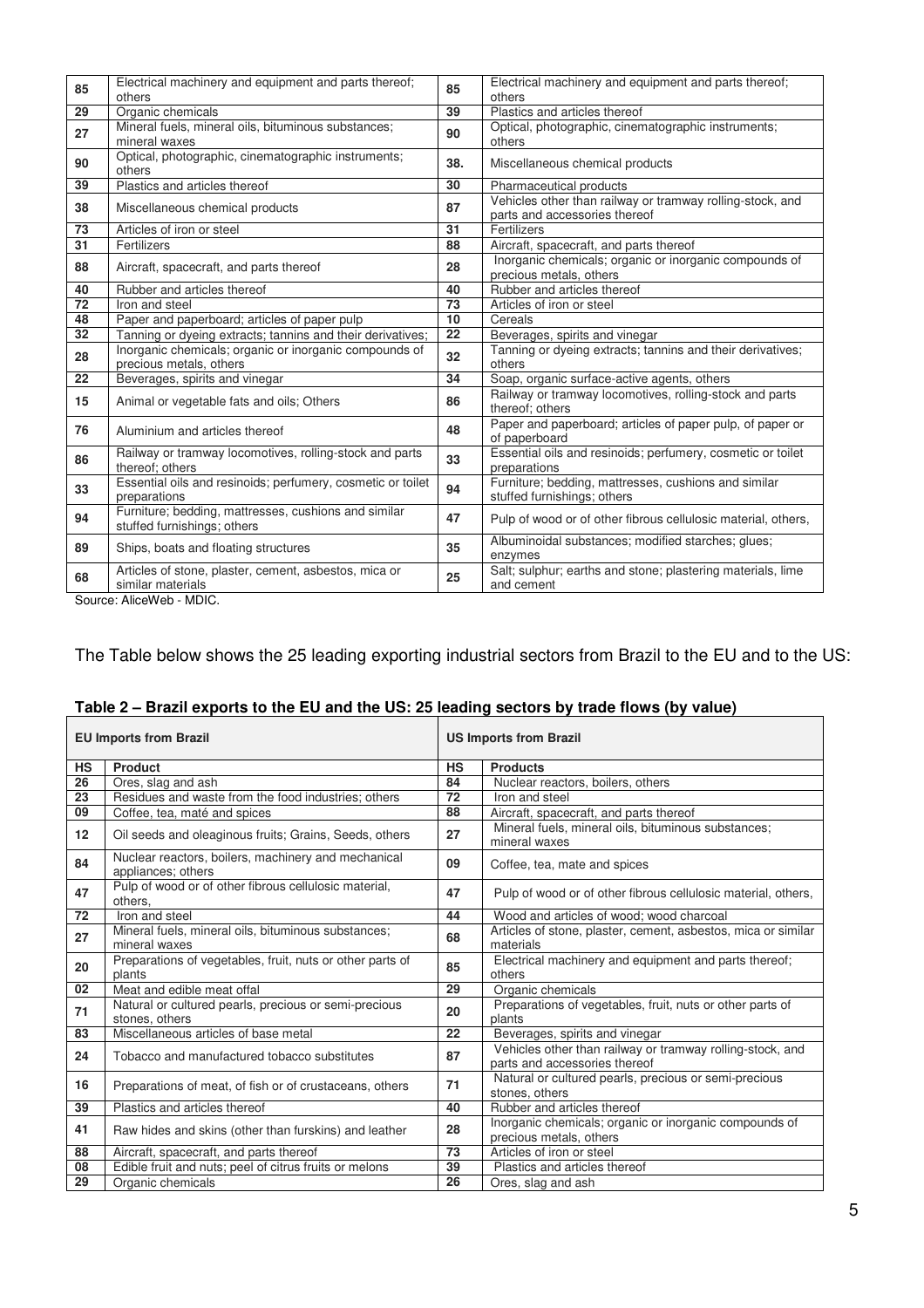| 85 | Electrical machinery and equipment and parts thereof;<br>others                   | 16 | Preparations of meat, of fish or of crustaceans, others                    |
|----|-----------------------------------------------------------------------------------|----|----------------------------------------------------------------------------|
| 44 | Wood and articles of wood; wood charcoal                                          | 41 | Raw hides and skins (other than furskins) and leather                      |
| 89 | Ships, boats and floating structures                                              | 24 | Tobacco and manufactured tobacco substitutes                               |
| 73 | Articles of iron or steel                                                         | 48 | Paper and paperboard; articles of paper pulp, of paper or<br>of paperboard |
| 28 | Inorganic chemicals; organic or inorganic compounds of<br>precious metals, others | 99 | Special operations                                                         |
| 30 | Pharmaceutical products                                                           | 64 | Footwear, gaiters and the like; parts of such articles                     |
|    | Course AlisaWah MDIC                                                              |    |                                                                            |

Source: AliceWeb.- MDIC

The preliminary conclusion based on this criterion is that machinery (HS 84), mineral fuels (27), and iron and steel (HS 72, 73) are both in the top 10 of Brazilian exports to the EU and European exports to Brazil.

While medical devices (HS 90), vehicles (HS 87) and chemicals (HS 29, 38) are more significant for EU exports to Brazil; food industry<sup>1</sup> (HS 02, 09, 12, 20, 23), pulp of woods and cellulose (HS 47) are of interest for Brazil.

**Table 3 – 10 Leading Exporting Sectors in Brazil-EU bilateral trade flow (2016) (by value)** 

| <b>EU exports to Brazil</b> |                                                                                            | <b>Brazil exports to the EU</b> |                                                                           |
|-----------------------------|--------------------------------------------------------------------------------------------|---------------------------------|---------------------------------------------------------------------------|
| <b>HS</b>                   | <b>Products</b>                                                                            | <b>HS</b>                       | <b>Products</b>                                                           |
| 84                          | Nuclear reactors, boilers, machinery and mechanical<br>appliances; others                  | 26                              | Ores, slag and ash                                                        |
| 30                          | Pharmaceutical products                                                                    | 23                              | Residues and waste from the food industries; others                       |
| 87                          | Vehicles other than railway or tramway rolling-stock, and<br>parts and accessories thereof | 09                              | Coffee, tea, mate and spices                                              |
| 85                          | Electrical machinery and equipment and parts thereof;<br>others                            | 12                              | Oil seeds and oleaginous fruits; Grains, Seeds, others                    |
| 29                          | Organic chemicals                                                                          | 84                              | Nuclear reactors, boilers, machinery and mechanical<br>appliances; others |
| 27                          | oils, bituminous substances;<br>Mineral fuels, mineral<br>mineral waxes                    | 47                              | Pulp of wood or of other fibrous cellulosic material, others,             |
| 90                          | cinematographic<br>Optical, photographic,<br>instruments;<br>others                        | 72                              | Iron and steel                                                            |
| 39                          | Plastics and articles thereof                                                              | 27                              | Mineral fuels, mineral oils, bituminous substances; mineral<br>waxes      |
| 38                          | Miscellaneous chemical products                                                            | 20                              | Preparations of vegetables, fruit, nuts or other parts of<br>plants       |
| 73                          | Articles of iron or steel                                                                  | 02                              | Meat and edible meat offal                                                |

Source: Aliceweb- MDIC

 $\overline{a}$ 

It is also important to highlight that some economic sectors are crosscutting HS sectors, which means that although HS 84 and 85, for instance, involves machinery and electronics, respectively, they also compose the majority of Information Technology (IT) products. Therefore, it has also been taken into consideration.

<sup>&</sup>lt;sup>1</sup> In this report, food industry does not include agro-food category but only food transformed in the industry, especially from HS 16 to 24.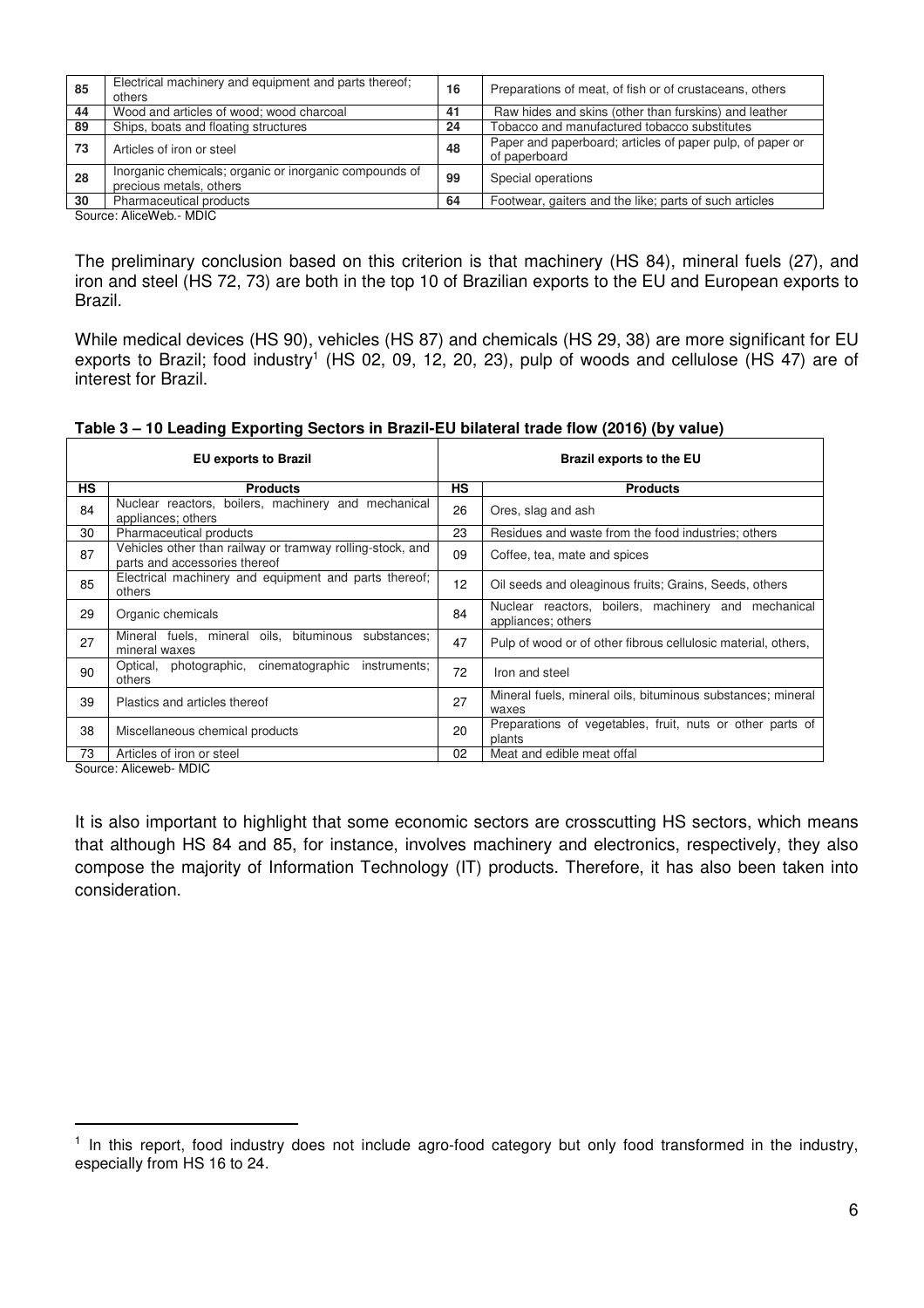#### **2.2. RCA – Revealed Comparative Analysis**

The second criterion comprises a RCA Analysis based on Siggel  $(2006)^2$ .

#### **BOX 1 – RCA Analysis Formula Explained**

 $\overline{a}$ 

Denote  $x_{ijk}$  as the exports of product k from country i to country j and  $X_{ij} = \sum_k x_{ijk}$  the total exports (all products) from country  $i$  to country  $j$ . Then, the revealed comparative advantage ( $RCA$ ) index is given by

$$
RCA_{ijk} = \frac{\frac{x_{ijk}}{X_{ij}}}{\frac{x_{wjk}}{X_{wj}}},
$$

where w denotes the "World". Thus,  $x_{wjk} = \sum_i x_{ijk}$  is the world exports of good product  $k$  to country  $j$  and  $X_{wj} =$  $\sum_i X_{ij} = \sum_i \sum_k x_{ijk}$  is the world exports of all goods to country j.

Intuitively, the index compare how important is the good  $k$  among all other exports of country from country  $i$  to country  $j$   $\left(\frac{x_{ijk}}{x_{ij}}\right)$  vis-à-vis how important is this good for the world exports  $\left(\frac{x_{wjk}}{x_{wj}}\right)$ . Then, if  $RCA > 1$ , the country  $i$  is more competitive exporting the product  $k$  to country  $j$  than the rest of the world. Moreover, if  $RCA < 1$ , the opposite happens: the world is more competitive than country  $i$ .

Limitations: Because high export volumes can result from market distortions, such as subsidies or under-valued exchange rates as well low exports may be result of tariffs, non-tariff barriers, among others, RCA has been argued to be a misnomer in that it is a better measure of competitiveness than comparative advantage (see, Siggel, 2006).

This model is applied to the trade flows by economic sector at 2-digit HS. The results for Brazilian exports to the US and to the EU reveals all economic sectors with RCA >1.0. These sectors are more likely to have a positive impact after the removal of existing trade barriers between negotiating parties hereby analyzed.

We also tested sectorial competitiveness for both Brazil-EU and Brazil-US bilateral trade. For Brazil exports to the US, there are 30 sectors at 2-digit HS in which RCA >1.0. For Brazil exports to the EU, there are 27 sectors at the same level. The table below shows the 10 leading competitive economic sectors for Brazilian exports to the US and to the EU:

| Brazil exports to the US |                                                                                        |            | <b>Brazil exports to the EU</b> |                                                                                                                                |            |  |
|--------------------------|----------------------------------------------------------------------------------------|------------|---------------------------------|--------------------------------------------------------------------------------------------------------------------------------|------------|--|
| <b>HS</b>                | <b>Product</b>                                                                         | <b>RCA</b> | <b>HS</b>                       | <b>Product</b>                                                                                                                 | <b>RCA</b> |  |
| 47                       | Pulp of wood or of other fibrous cellulosic<br>material; recovered paper or paperboard | 26.4       | 47                              | Pulp of wood or of other fibrous cellulosic<br>material; recovered paper or paperboard                                         | 25.2       |  |
| 09                       | Coffee, tea, mate and spices                                                           | 15.2       | 26                              | Ores, Slag and Ash                                                                                                             | 24.8       |  |
| 41                       | Raw hides and skins (other than furskins) and<br>leather                               | 12.4       | 09                              | Coffee, tea, mate and spices                                                                                                   | 21.1       |  |
| 24                       | Tobacco and manufactured tobacco substitutes                                           | 10.0       | $12 \overline{ }$               | Oil seeds and oleaginous fruits; miscellaneous<br>grains, seeds and fruit; industrial or medicinal<br>plants; straw and fodder |            |  |
| 26                       | Ores, Slag and Ash                                                                     | 9.99       | 23                              | Residues and waste from the food industries;<br>prepared animal fodder                                                         | 16.5       |  |
| 68                       | Articles of Stone, Plaster, Cement, Asbestos,<br>Mica or Similar Materials             | 9.90       | 20                              | Preparations of vegetables, fruit, nuts or other<br>parts of plants                                                            | 11.5       |  |
| 72                       | Iron and Steel                                                                         | 8.97       | 41                              | Raw hides and skins (other than furskins) and<br>leather                                                                       | 8.9        |  |
| 88                       | Aircraft, Spacecraft, and parts thereof                                                | 6.99       | 24                              | Tobacco and manufactured tobacco substitutes                                                                                   | 6.8        |  |
| 80                       | Tin and articles thereof                                                               | 5.97       | 16                              | Preparations of meat, of fish or of crustaceans,                                                                               | 5.9        |  |

| (RCA) Table 4 – 10 Leading Competitive Economic Sectors for Brazil exports to US and the EU (RCA >1.0 |  |  |
|-------------------------------------------------------------------------------------------------------|--|--|
|                                                                                                       |  |  |

<sup>&</sup>lt;sup>2</sup> Siggel, E (2006). 'International Competitiveness and Comparative Advantage: A Survey and a Proposal for Measurement,' in *J Ind Compet Trade 6(2):137.* DOI: 10.1007/s10842-006-8430-x. Available at http://rdcu.be/o3ip (accessed on 30 January 2017).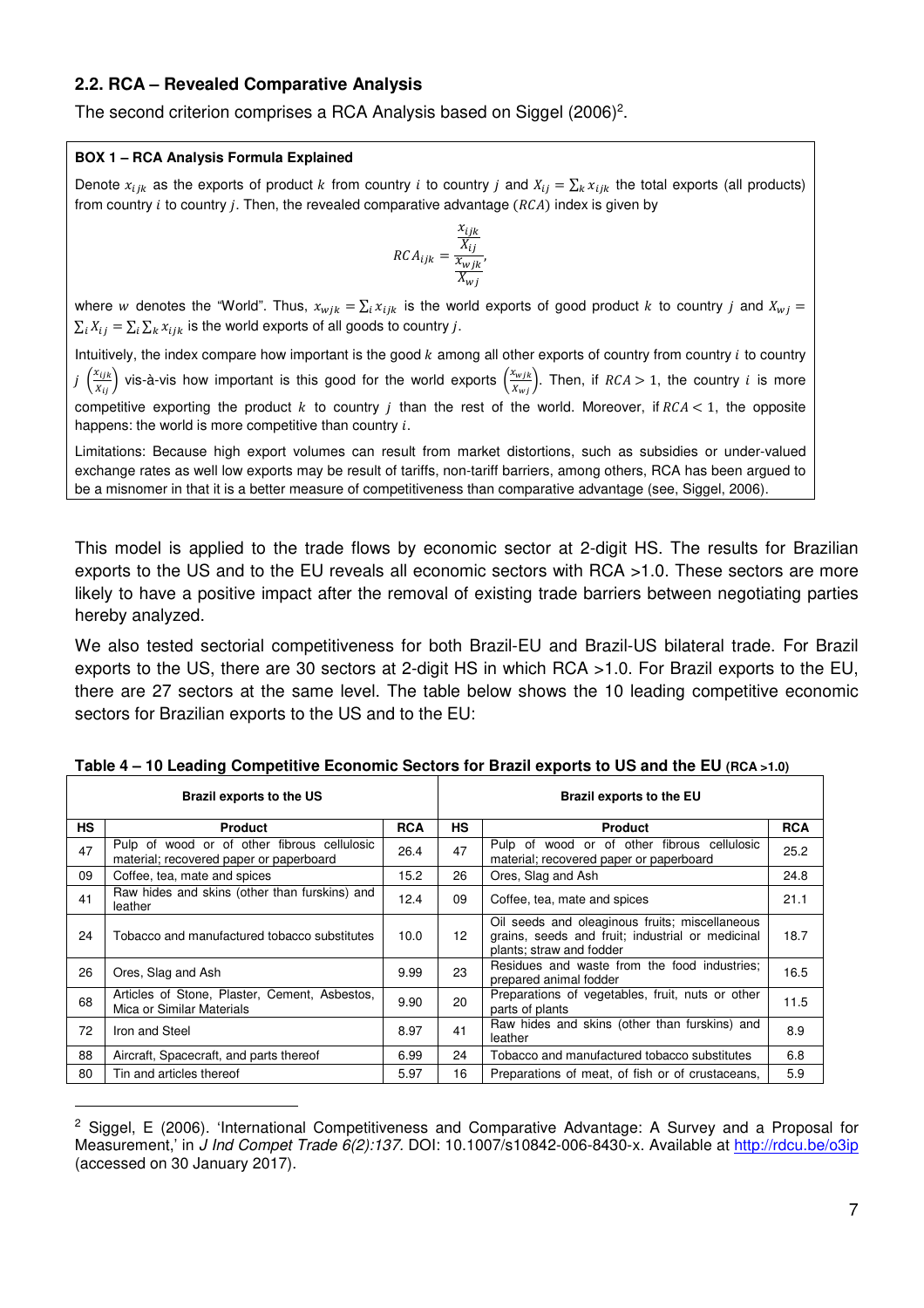|                                                                                             |      |    | molluscs or other aquatic invertebrates |  |
|---------------------------------------------------------------------------------------------|------|----|-----------------------------------------|--|
| Preparations of meat, of fish or of crustaceans,<br>mollusks or other aquatic invertebrates | 5.06 | 02 | Meat and edible meat offal              |  |
| Course Alisough<br>MDLO                                                                     |      |    |                                         |  |

Source: Aliceweb- MDIC

The US and the EU share common economic sectors in which *Brazil would have a comparative advantage against*, which means that the Brazilian economy can be complementary to the US' and the EU's in similar ways. For example, Brazil is more competitive in pulp of wood (HS 47), Ores (HS 26), Coffee (HS 09), raw hides, skins and leather (HS 41), tobacco (HS 24), and preparations of meat (HS 16) than their homologues in the US and in the EU.

In addition, Brazil would be more competitive than the EU in oil seeds and oleaginous fruits (HS 12), residues and waste from the food industries (HS 23), preparations of vegetables (HS 23) and meat or beef (HS 02).

When it comes to the sectors in which the US and the EU are most competitive in the Brazilian market, data shows a different scenario. The US is more competitive (RCA >1.0) in 30 2-digit HS sectors and the EU is more competitive in 43 2-digit HS sectors, which means almost half of all 96 sectors available. The table below shows the 10 leading exporting sectors for the EU and the US to Brazil:

| <b>US exports to Brazil</b> |                                                                                                                                                                                                                                                                 |            | <b>EU exports to Brazil</b> |                                                                                                  |            |
|-----------------------------|-----------------------------------------------------------------------------------------------------------------------------------------------------------------------------------------------------------------------------------------------------------------|------------|-----------------------------|--------------------------------------------------------------------------------------------------|------------|
| <b>HS</b>                   | <b>Product</b>                                                                                                                                                                                                                                                  | <b>RCA</b> | <b>HS</b>                   | Product                                                                                          | <b>RCA</b> |
| 80                          | Tin and articles thereof                                                                                                                                                                                                                                        | 3.5        | 45                          | Cork and articles of cork                                                                        | 3.7        |
| 36                          | Explosives; pyrotechnic products; matches;<br>pyrophoric<br>alloys:<br>certain<br>combustible<br>preparations                                                                                                                                                   | 3.0        | 97                          | Works of art, collectors' pieces<br>and antiques                                                 | 3.0        |
| 47                          | Pulp of wood or of other fibrous cellulosic<br>material; recovered (waste and scrap) paper<br>or paperboard                                                                                                                                                     | 2.8        | 01                          | Live animals                                                                                     | 2.7        |
| 34                          | Soap, organic surface-active agents, washing<br>preparations, lubricating preparations, artificial<br>waxes, prepared waxes, polishing or scouring<br>preparations, candles and similar articles,<br>modelling pastes, 'dental waxes' and dental<br>preparation | 2.5        | 30                          | Pharmaceutical products                                                                          | 2.5        |
| 37                          | Photographic or cinematographic goods                                                                                                                                                                                                                           | 2.4        | 19                          | Preparations of cereal, flour,<br>milk; pastrycooks'<br>starch or<br>products                    | 2.1        |
| 28                          | Inorganic chemicals; organic or inorganic<br>compounds of precious metals, of rare-earth<br>metals, of radioactive elements or of isotopes                                                                                                                      | 2.4        | 13                          | Lac; gums, resins and other<br>vegetables saps and extracts                                      | 1.9        |
| 22                          | Beverages, spirits and vinegar                                                                                                                                                                                                                                  | 2.1        | 06                          | Live trees and other plants;<br>bulbs, roots and the like; cut<br>flowers and ornamental foliage | 1.9        |
| 75                          | Nickel and articles thereof                                                                                                                                                                                                                                     | 2.1        | 68                          | Articles of stone, plaster, cement,<br>asbestos.<br>mica<br>similar<br>or<br>materials           | 1.8        |
| 90                          | photographic,<br>Optical,<br>cinematographic,<br>measuring, checking, precision, medical or<br>surgical instruments and apparatus; parts and<br>accessories thereof                                                                                             | 2.1        | 22                          | Beverages, spirits and vinegar                                                                   | 1.8        |
| 35                          | Albuminoidal substances; modified starches;<br>glues; enzymes                                                                                                                                                                                                   | 2.0        | 21                          | Miscellaneous<br>edible<br>preparations                                                          | 1.7        |

| Table 5 - 10 Leading Competitive Economic Sectors for EU and US exports to Brazil (RCA >1.0) |  |
|----------------------------------------------------------------------------------------------|--|
|----------------------------------------------------------------------------------------------|--|

Source: Aliceweb- MDIC

In this scenario, only 2-digit HS 22 (beverages, spirits and vinegar) is commonly in the top 10 of more competitive sectors for the US and the EU against Brazil. The EU is more competitive than Brazil in sectors such as cork (HS 45), works of art (HS 97), live animals (HS 01); pharmaceuticals (HS 30); cereals (HS 19); lac, gums, resins (HS 13); live trees and flowers (HS 06), articles of stone, cement and asbestos (HS 68) and edible preparations in the food industry (HS 21). Based solely on the RCA Analysis, the list of top 10 industrial sectors would be as follows: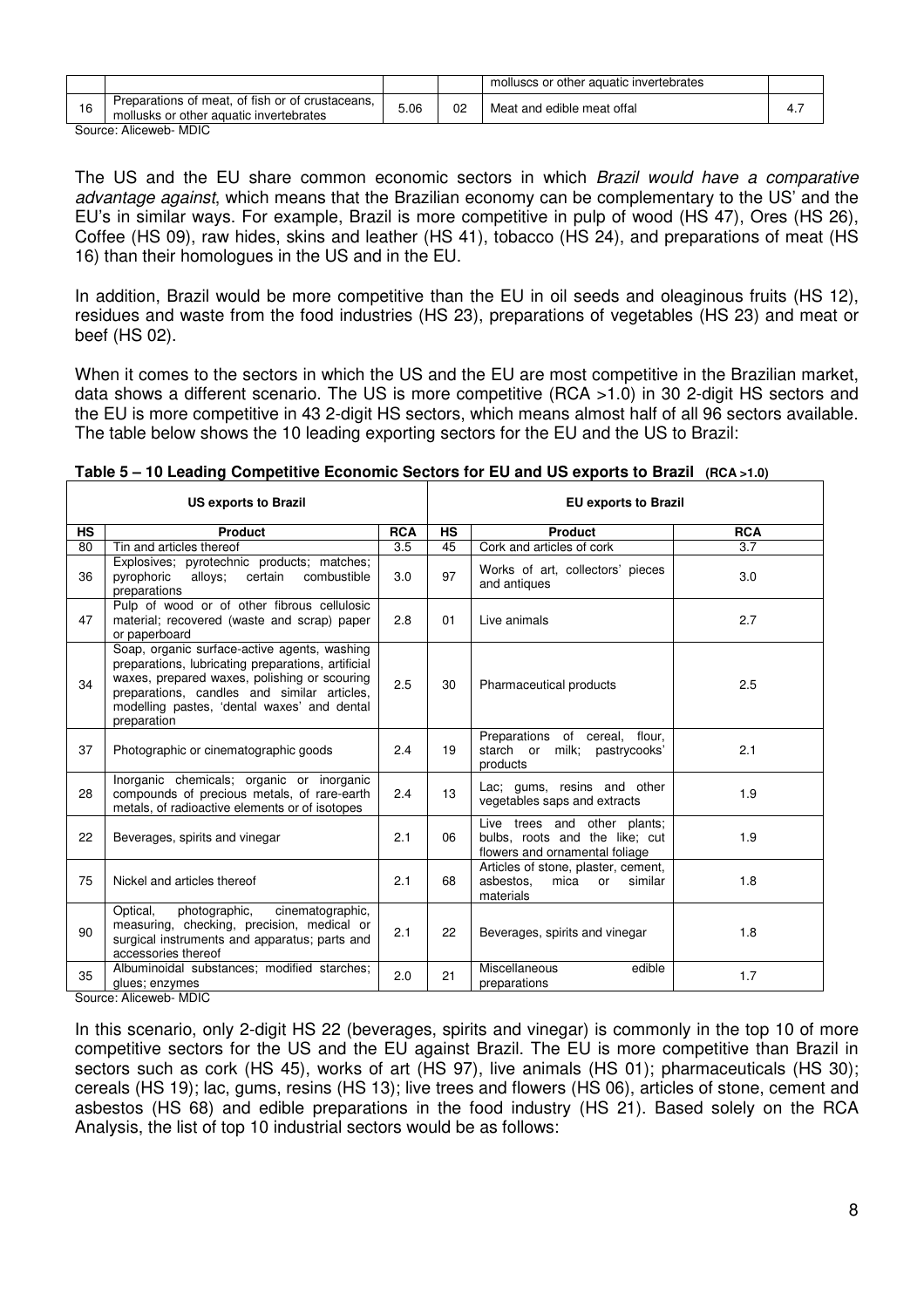| Table 6 - Suggested Industrial Sectors based on RCA Analysis at 2-digit HS |  |  |
|----------------------------------------------------------------------------|--|--|
|                                                                            |  |  |

| Brazil exports to the EU (RCA $>1.0$ ) |                                                                                                           |    | EU exports to Brazil $(RCA > 1.0)$                                                            |  |  |  |
|----------------------------------------|-----------------------------------------------------------------------------------------------------------|----|-----------------------------------------------------------------------------------------------|--|--|--|
| <b>HS</b>                              | <b>Product</b>                                                                                            | HS | <b>Product</b>                                                                                |  |  |  |
| 47                                     | Pulp of wood or of other fibrous cellulosic material;<br>recovered (waste and scrap) paper or paperboard  | 45 | Cork and articles of cork                                                                     |  |  |  |
| 26                                     | Ores, Slag and Ash                                                                                        | 97 | Works of art, collectors' pieces and antiques                                                 |  |  |  |
| 09                                     | Coffee, tea, mate and spices                                                                              | 01 | Live animals                                                                                  |  |  |  |
| 12                                     | Oil seeds and oleaginous fruits; miscellaneous grains,<br>seeds and fruit; industrial or medicinal plants | 30 | Pharmaceutical products                                                                       |  |  |  |
| 23                                     | Residues and waste from the food industries; prepared<br>animal fodder                                    | 19 | Preparations of cereal, flour, starch or milk; pastrycooks'<br>products                       |  |  |  |
| 20                                     | Preparations of vegetables, fruit, nuts or other parts of<br>plants                                       | 13 | Lac; gums, resins and other vegetables saps and<br>extracts                                   |  |  |  |
| 41                                     | Raw hides and skins (other than furskins) and leather                                                     | 06 | Live trees and other plants; bulbs, roots and the like; cut<br>flowers and ornamental foliage |  |  |  |
| 24                                     | Tobacco and manufactured tobacco substitutes                                                              | 68 | Articles of stone, plaster, cement, asbestos, mica or<br>similar materials                    |  |  |  |
| 16                                     | Preparations of meat, of fish or of crustaceans, mollusks or<br>other aquatic invertebrates               | 22 | Beverages, spirits and vinegar                                                                |  |  |  |
| 02 <sup>2</sup>                        | Meat and edible meat offal                                                                                | 21 | Miscellaneous edible preparations                                                             |  |  |  |
|                                        | Source: Alicowob MDIC                                                                                     |    |                                                                                               |  |  |  |

Source: Aliceweb- MDIC

Selected sectors through this criterion include pulp of wood and cellulose; cork; food industry; leather; beverages; oil seeds; pharmaceuticals; tobacco; and works of art.

#### **2.3. Regulatory Trade Measures**

A third criterion was applied to identify regulatory barriers to trade through the number of notifications submitted by Brazil and the EU by sectors and through the number of specific trade concerns raised by third countries or involving both parties in the TBT and SPS WTO Committees. A preliminary research was made over the WTO Technical Barriers to Trade Information Management System (TBT-IMS) and the WTO Sanitary and Phytosanitary Measures Information Management System (SPS-IMS).

Preliminary results shows that some industrial sectors demand more attention than others, when examining the number of specific trade concerns (STC) raised by one party against the other and the number of notifications by sectors (TBT) and by region affected (SPS).

After analyzing information available at the WTO SPS-IMS, there was no STC raised or supported by the European Union against Brazil from 2012 to 2016 (last five years). On the contrary, Brazil raised one STC against the EU on *restrictions on exports of pork from the State of Santa Catarina*. Brazil also supported another four STC raised by third countries against the EU, which involved **pharmaceuticals (HS 30); Chemicals (28); Fertilizer (31); and food industry (genetically modified organisms)**.

EU and Brazil SPS Notifications affect mostly all trading partners, 262 and 479 respectively. However, some SPS Notifications affect especially the countries involved.

The EU notified **nine** SPS measures in the past five years that affected directly Brazil, especially on food industry and agriculture sectors (HS 07, 08, 09, 11, 12, 14, 19, 20, and 35). Brazil notified **81** SPS measures affecting one or more specific regions. Out of that, 65 affected other regions and about 20 affected EU countries, especially France (14); Italy (14); Portugal and Spain (12); Bulgaria (10); the Netherlands (08); Denmark, Germany, Greece, Hungary, Malta, Poland, Sweden, and the United Kingdom (07). As the EU, Brazil targeted not only **food industry but also pesticides and fertilizers**.

It shows that SPS Measures adopted by both the EU and Brazil aimed at agriculture and food industry sector, indicating that food industry only – due to the scope of this project – should be one of the options available to be included in this project.The same analysis was made for the WTO TBT Notifications and STC raised or supported by one of the involved parties. Each party raised four STC against each other in the last five years, as tables below show: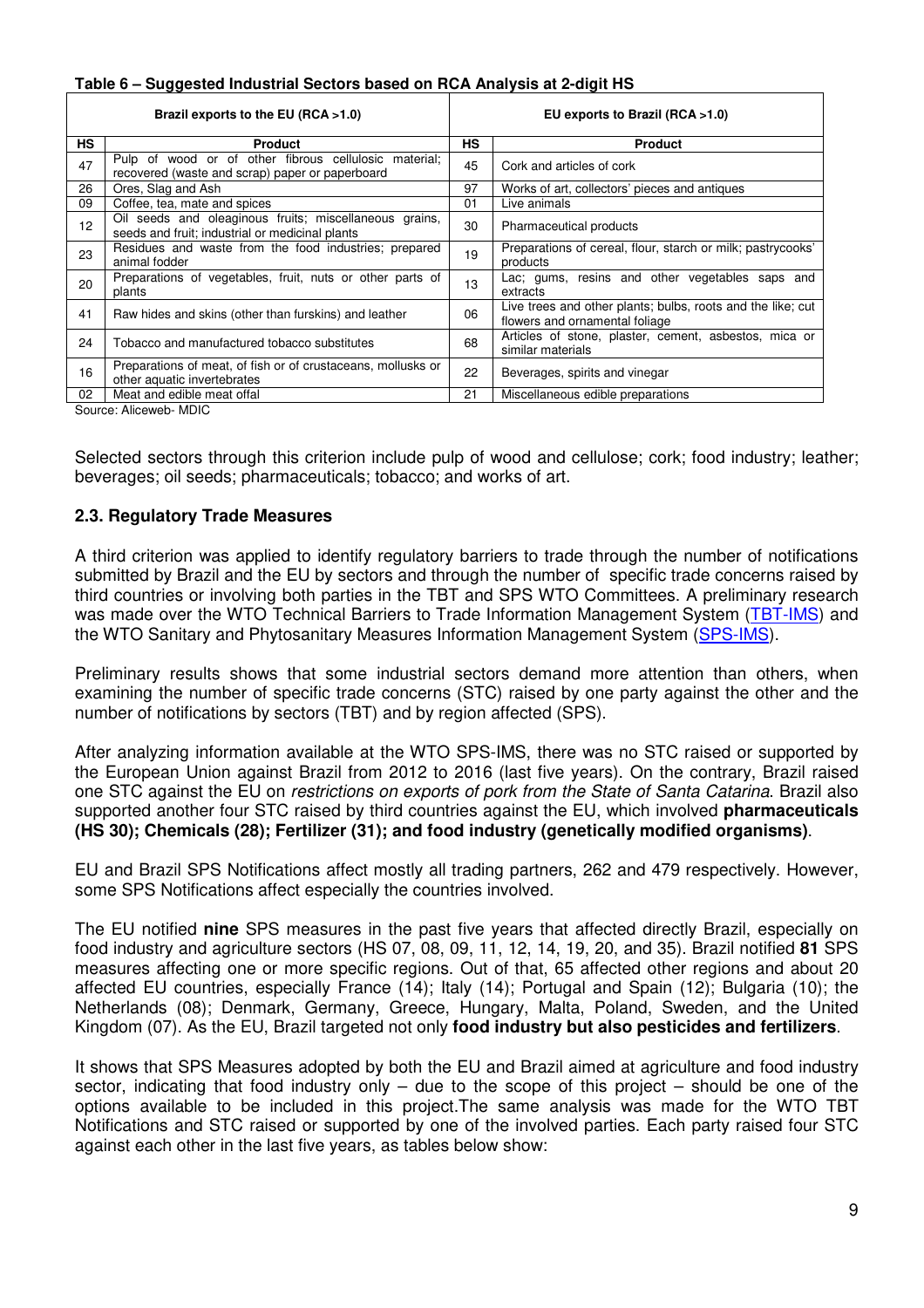| Ordered<br>Symbol | <b>Title</b>                                                                                                                                                                                                                                                             | Member(s)<br>concerned                                 | <b>Members</b><br>maintaining | <b>First date</b><br>raised | Frequency                                                                             | <b>Issues</b>                                                                                                                            | <b>Status</b>          | <b>Main HS</b><br>(2dg) |
|-------------------|--------------------------------------------------------------------------------------------------------------------------------------------------------------------------------------------------------------------------------------------------------------------------|--------------------------------------------------------|-------------------------------|-----------------------------|---------------------------------------------------------------------------------------|------------------------------------------------------------------------------------------------------------------------------------------|------------------------|-------------------------|
| 362               | Brazil - Draft ANVISA Resolution<br>on used, refurbished, rented and<br>lent medical devices (ID 362)                                                                                                                                                                    | Switzerland.<br>European Union                         | Brazil                        | 27/11/2012                  | 06/03/2013; 17/06/2013;<br>30/10/2013:<br>19/03/2014                                  | further<br>information,<br>clarification<br>rationale,<br>legitimacy<br>unnecessary<br>barrier to trade                                  | Not<br>reported        | 90                      |
| 443               | Brazil - Draft Technical Resolution<br>September 2014,<br>69.<br>9<br>nº<br>the Requirement of<br>Regarding<br>Describing<br>the<br>Chemical<br>Composition, in Portuguese, in the<br>Personal<br>Label<br>of<br>Hygiene<br>Products, Cosmetics and Perfumes<br>(ID 443) | Canada, Mexico,<br>European Union                      | Brazil                        | 05/11/2014                  | 18/03/2015;<br>17/06/2015;<br>04/11/2015;<br>09/03/2016;<br>15/06/2016;<br>10/11/2016 | Discrimination<br>further information, clarification<br>international standards<br>rationale, legitimacy<br>unnecessary barrier to trade | <b>Not</b><br>reported | 33                      |
| 470               | Brazil - Draft Ordinance Act Nº.<br>374, 27 November 2014 (Portaria<br>SDA/MAPA 374/2014) Establishes<br>quality requirements for wine and<br>derivatives of grape and wine (ID<br>470)                                                                                  | United States of<br>America, European<br>Union         | Brazil                        | 17/06/2015                  | 04/11/2015;<br>09/03/2016;<br>15/06/2016;<br>10/11/2016                               | further information, clarification<br>international standards<br>rationale, legitimacy<br>transparency                                   | <b>Not</b><br>reported | 20/22                   |
| 478               | Brazil - Toy Certification; Ordinance<br>89, No. 310 and draft<br>No.<br>administrative rule No. 321 (ID 478)                                                                                                                                                            | Canada, United<br>States of America.<br>European Union | <b>Brazil</b>                 | 04/11/2015                  | 09/03/2016;<br>15/06/2016;<br>10/11/2016                                              | further information, clarification<br>international standards<br>rationale, legitimacy<br>unnecessary barrier to trade                   | <b>Not</b><br>reported | 95                      |

|  | Table 7– Specific Trade Concerns Raised by the EU against Brazil in the WTO TBT Committee (2012-2016) (WTO TBT IMS) |  |
|--|---------------------------------------------------------------------------------------------------------------------|--|
|  |                                                                                                                     |  |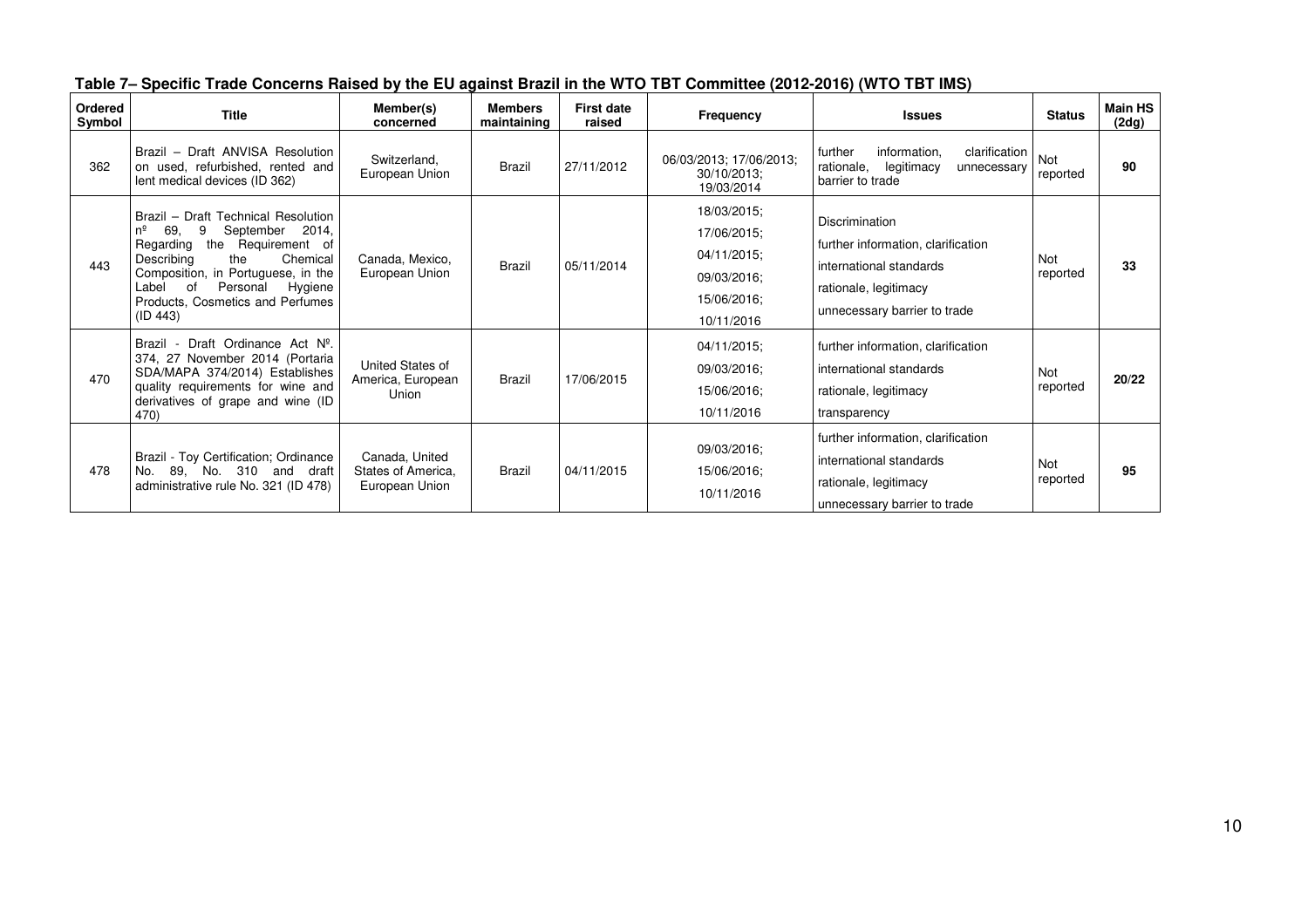| Ordered<br>Symbol | <b>Title</b>                                                                                                                                                                                                                                                                                                                                                                   | Member(s)<br>concerned                                                                                                                                              | <b>Members</b><br>maintaining | <b>First date</b><br>raised | Frequency                                                                                                                                         | <b>Issues</b>                                                                                                                                                                                                                                                | <b>Status</b>   | <b>Main HS</b><br>(2dg) |
|-------------------|--------------------------------------------------------------------------------------------------------------------------------------------------------------------------------------------------------------------------------------------------------------------------------------------------------------------------------------------------------------------------------|---------------------------------------------------------------------------------------------------------------------------------------------------------------------|-------------------------------|-----------------------------|---------------------------------------------------------------------------------------------------------------------------------------------------|--------------------------------------------------------------------------------------------------------------------------------------------------------------------------------------------------------------------------------------------------------------|-----------------|-------------------------|
| 334               | $EU - Directive 2011/62/EU of the$<br>EU Parliament and of the Council<br>amending Directive 2001/83/EC on<br>the Community code relating to<br>medicinal products for human use,<br>as regards the prevention of the<br>entry into the legal supply chain of<br>falsified medicinal products (ID 334)                                                                         | Brazil, China, India                                                                                                                                                | European<br>Union             | 20/03/2012                  | 27/11/2012:<br>06/03/2013;<br>17/06/2013;                                                                                                         | Discrimination<br>further<br>information.<br>international<br>standards<br>clarification<br>other issues raised (free text) special<br>and differential treatment time to adapt,<br>"reasonable<br>interval"<br>transparency<br>unnecessary barrier to trade | Not<br>reported | 30                      |
| 393               | Union —<br>European<br>Revised<br>Proposal for the Categorization of<br>Endocrine<br>Compounds<br>as<br>Disruptors of 19 February 2013 by<br>DG Environment (ID 393)                                                                                                                                                                                                           | Argentina, Australia,<br>Brazil, Canada, Chile,<br>Colombia.<br>Guatemala, Mexico,<br>New Zealand, South<br>Africa. Thailand.<br>Egypt, United States<br>of America | European<br>Union             | 17/06/2013                  | 30/10/2013;<br>19/03/2014:<br>18/06/2014:<br>05/11/2014;<br>18/03/2015;<br>17/06/2015;<br>04/11/2015:<br>09/03/2016;<br>15/06/2016;<br>10/11/2016 | <b>Discrimination</b><br>further<br>information,<br>clarification international<br>standards<br>other issues raised (free text) rationale,<br>legitimacy special and<br>differential<br>treatment transparency                                               | Not<br>reported | 28/31                   |
| 464               | EU - Proposed modification of<br>Regulation (EC) 1829/2003 referring<br>to genetically modified organisms<br>(ID 464)                                                                                                                                                                                                                                                          | Argentina, Brazil,<br>Canada, Chile,<br>Paraguay, South<br>Africa, United States<br>of America                                                                      | European<br>Union             | 17/06/2015                  | 04/11/2015<br>09/03/2016                                                                                                                          | Discrimination other issues raised (free<br>text) rationale, legitimacy unnecessary<br>barrier to trade                                                                                                                                                      | Not<br>reported | Food                    |
| 492               | EU - Proposal for a Directive of the<br>EU Parliament and of the Council<br>on the Cloning of Animals of the<br>bovine, porcine, ovine, caprine and<br>equine species kept and reproduced<br>for farming purposes (197) and<br>Proposal for a Council Directive on<br>the placing on the market of food<br>animal<br>clones<br>(198)<br>from<br>G/TBT/N/EU/197, G/TBT/N/EU/198 | <b>Brazil, United States</b><br>of America                                                                                                                          | European<br>Union             | European<br>Union           | 09/03/2016                                                                                                                                        | Discrimination<br>legitimacy<br>rationale,<br>unnecessary barrier to trade                                                                                                                                                                                   | Not<br>reported | 02/16                   |

#### **Table 8– Specific Trade Concerns Raised by Brazil against the EU in the WTO TBT Committee (2012-2016) (WTO TBT IMS)**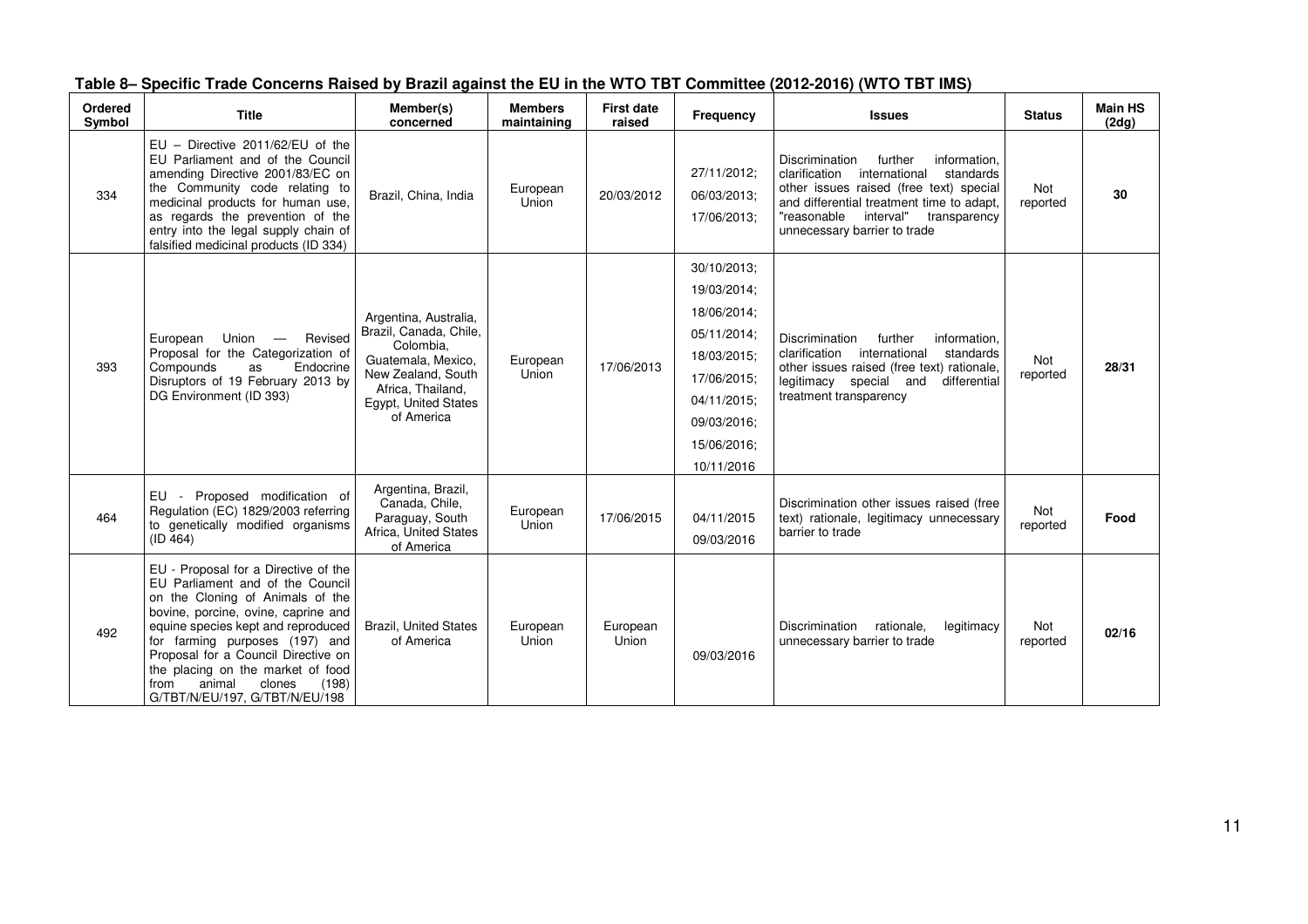The EU raised concerns against Brazilian industrial products in the following sectors: **medical or surgical instruments (HS 90); perfumery and cosmetics (HS 33); fruit (HS 20) and beverages (HS 22); and toys (HS 95)**.

Brazil raised concerns against EU products in the following sectors: **pharmaceuticals (HS 30); chemicals (28) and fertilizers (31); agriculture and food industry (GMO); and meat (HS 02, 16).** 

Finally, examining EU notifications to the WTO TBT Committee in the past five years, it was noticed that a significant number of notifications included: **food industry and GMO; machinery; electronics; IT products (mostly HS 84 and 85); vehicles; fertilizers; meat; chemicals; tobacco; energyrelated products; fruit and vegetables; biocidal products; explosives and fireworks; spirits and minerals**.

Brazil notifications included mostly the following sectors: **electronics (HS 85); machinery (HS 84); IT products (HS 84 and 85); automobiles (HS 87); furniture and mattresses (HS 94); medical devices (HS 90); pharmaceuticals (HS 30); iron and steel (HS 73); fruits and vegetables (HS 20); rubber (HS 40); beverages (HS 22); fertilizers (HS 31); toys (HS 95); and cosmetics (HS 33)**.

If a WTO Member raises a STC against another WTO Member, it probably points to some misunderstanding between those parties. Brazil and the EU raised STC against each other, which show that from a point of view of trade regulation, the aforementioned sectors might be of concern.

Another preliminary conclusion is that when a country notifies heavily on specific sectors, there is a chance that it may affect its relationship with other trading partners, especially in terms of regulatory convergence. Therefore, the Team of Experts understands that those sectors also require specific attention due to the regulatory cooperation and convergence aspects enshrined in recent preferential trade negotiations.

#### **NOTE ON T-TIP AND TPP**

It should be noted that several of the sectors were presented in a specific list to be negotiated apart by the 12 members of TPP and the two members of T-TIP. The T-TIP and TPP negotiations revealed some discrepancies between regulatory measures adopted within specific sectors, especially concerning their application (and certification/conformity assessment procedures) and different levels of consumer; human, animal and vegetal health; and environment protection.

Therefore, it was considered that those sectors should be of interest for Mercosur-EU negotiations and for the Brazil-EU bilateral trade as well.

This list reveals sectors with potential for having protective trade measures. By this criterion, an understanding was reached that the automotive sector as well as pesticides, chemicals, food industry, medical devices and equipment, and cosmetics are more likely to deal with more regulatory trade barriers instead of other kind of trade barriers, regardless where these sectors are already leading the bilateral trade between the parties hereby involved.

| .<br>$1.1.1$ with $1.1.1.1$ approxime employed for ecological measurements of $\sim$ |            |            |  |  |  |  |
|--------------------------------------------------------------------------------------|------------|------------|--|--|--|--|
| <b>Sectors</b>                                                                       | <b>TPP</b> | T-TIP      |  |  |  |  |
| Food Industry                                                                        | <b>YES</b> | <b>YES</b> |  |  |  |  |
| Wine and Alcoholic Beverages                                                         | <b>YES</b> | <b>YES</b> |  |  |  |  |
| Organic Food Products                                                                | <b>YES</b> | <b>NO</b>  |  |  |  |  |
| Cosmetics                                                                            | <b>YES</b> | <b>YES</b> |  |  |  |  |
| Pharmaceuticals                                                                      | <b>YES</b> | <b>YES</b> |  |  |  |  |
| Medical devices and equipment                                                        | <b>YES</b> | <b>YES</b> |  |  |  |  |
| Information Technology                                                               | <b>YES</b> | <b>YES</b> |  |  |  |  |
| <b>Pesticides</b>                                                                    | <b>NO</b>  | <b>YES</b> |  |  |  |  |
| Chemicals                                                                            | <b>NO</b>  | <b>YES</b> |  |  |  |  |
| Automobile                                                                           | <b>YES</b> | <b>YES</b> |  |  |  |  |

**Table 9– TPP and T-TIP: Specific Chapters for Selected Industrial Sectors** 

Source: USTR and EC DG Trade (2017).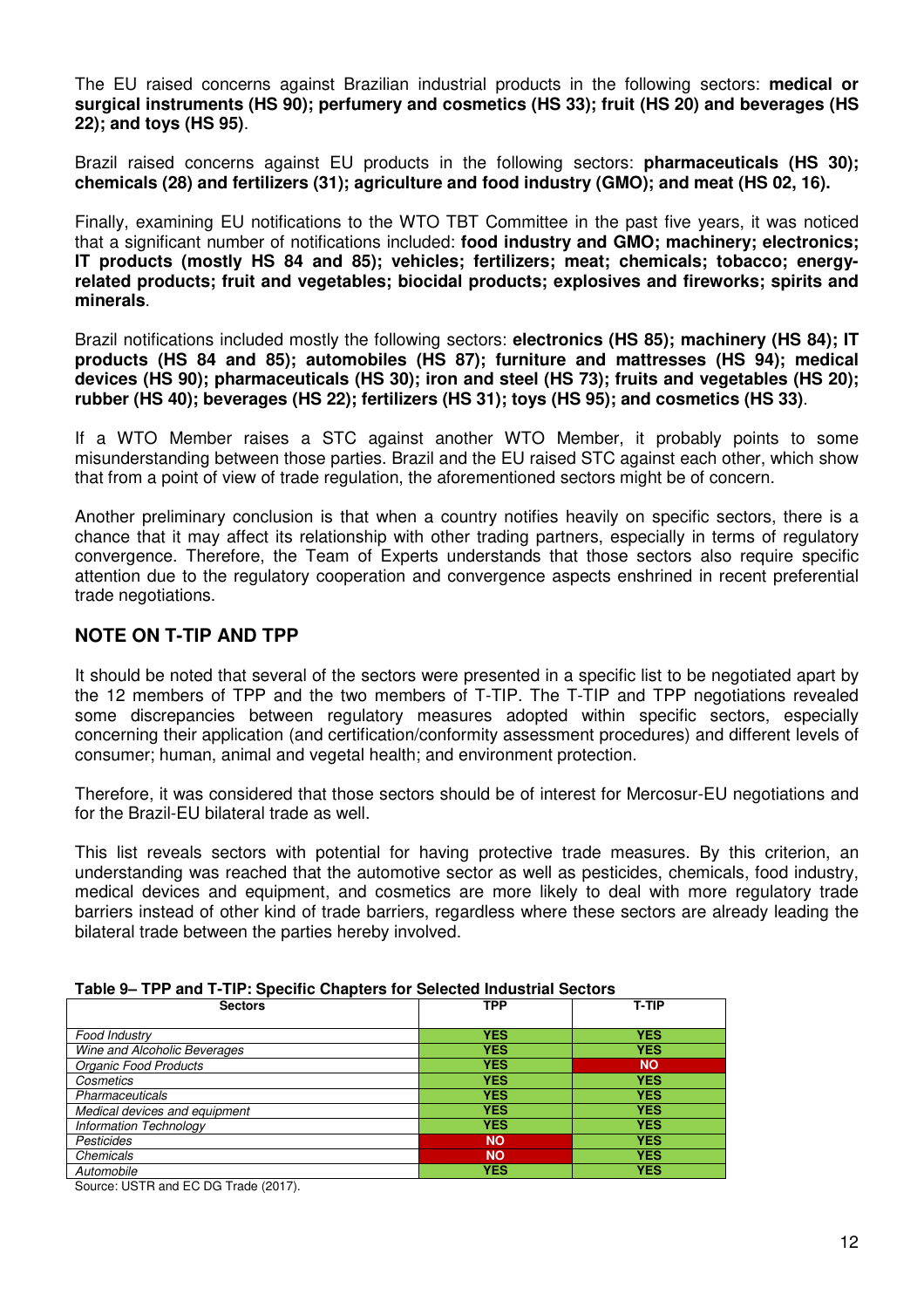### **3. PRELIMINARY ASSESSMENT**

The methodological approach adopted three main criteria to identifying relevant industrial sectors to be included in this project:

- Bilateral Trade Flows;
- RCA Analysis
- TBT and SPS notifications and STC preliminary analysis.

From the combination of these criteria, the Team of Experts would recommend every sector that falls into at least one of the criteria from the table below as options to this project:

| <b>Sector</b>                          | Trade Flow (Top 10) |                 | RCA > 1.0 (Top 10) |                 | <b>TBT and SPS</b><br><b>Committees</b> |
|----------------------------------------|---------------------|-----------------|--------------------|-----------------|-----------------------------------------|
|                                        | EU to BR            | <b>BR</b> to EU | EU to BR           | <b>BR</b> to EU | Notifications/STC                       |
| Live animals                           |                     |                 |                    |                 |                                         |
| Food Industry                          |                     | Υ               |                    | Υ               |                                         |
| Tobacco                                |                     |                 |                    | v               |                                         |
| Pharmaceuticals                        | Υ                   |                 | Υ                  |                 |                                         |
| Chemicals                              |                     |                 |                    |                 |                                         |
| Machinery                              |                     | Y               |                    |                 |                                         |
| Electronics                            |                     |                 |                    |                 |                                         |
| $\overline{IT}$ Products               | v                   |                 |                    |                 |                                         |
| Fertilizers                            |                     |                 |                    |                 |                                         |
| Medical devices                        | Y                   |                 |                    |                 |                                         |
| Cellulose/Paper                        |                     | v               |                    | v               |                                         |
| Vehicles/Automobile                    |                     |                 |                    |                 | v                                       |
| Iron and Steel                         | v                   | ٧               |                    |                 |                                         |
| Works of art                           |                     |                 | ٧                  |                 |                                         |
| Skins and Leather                      |                     |                 |                    | Υ               |                                         |
| Ores, Slag and Ash                     |                     | Ÿ               |                    | v               |                                         |
| Cork                                   |                     |                 | $\checkmark$       |                 |                                         |
| <b>Mineral Fuels</b>                   | Y                   | Y               |                    |                 |                                         |
| Toys                                   |                     |                 |                    |                 | ٧                                       |
| Cosmetics                              |                     |                 |                    |                 |                                         |
| <b>Furniture and Mattresses</b>        |                     |                 |                    |                 |                                         |
| <b>Biocidal Products</b>               |                     |                 |                    |                 | v                                       |
| <b>Plastics</b>                        | Y                   |                 |                    |                 |                                         |
| Articles of Stone, Cement,<br>Asbestos |                     |                 | Ÿ                  |                 |                                         |

**Table 10– Industrial Sectors by Criterion** 

**Note:** In green, all industrial sectors that are in the top 10 of each criteria. In orange, all industrial sectors that are in the top 20 of each criteria.

Based on these criteria it was possible to decide which sectors should be part of the project for subsequent deliverables.

## **4. CONSULTATIONS WITH STOCKHOLDERS**

Before making the list with the suggestions for the seven industrial sectors to be analyzed, a series of consultations was made with significant stakeholders in order to grasp which sectors could be of interest for them as well.

Therefore, meetings were organized with the following stakeholders:

- (1) Economic Department (DEC), Ministry of Foreign Affairs, which is responsible for economic technical aspects of all trade negotiations for the Brazil government;
- (2) Market Access Division (DACESS), Ministry of Foreign Affairs, which is also responsible for technical aspects for all trade negotiations in the Brazil government;
- (3) Secretariat of Foreign Trade (SECEX), Ministry of Industry, Foreign Trade and Services, which is responsible for applying domestic legislation and keep a permanent dialogue with stakeholders as much as discussing aspects of trade negotiations held by the Brazil government;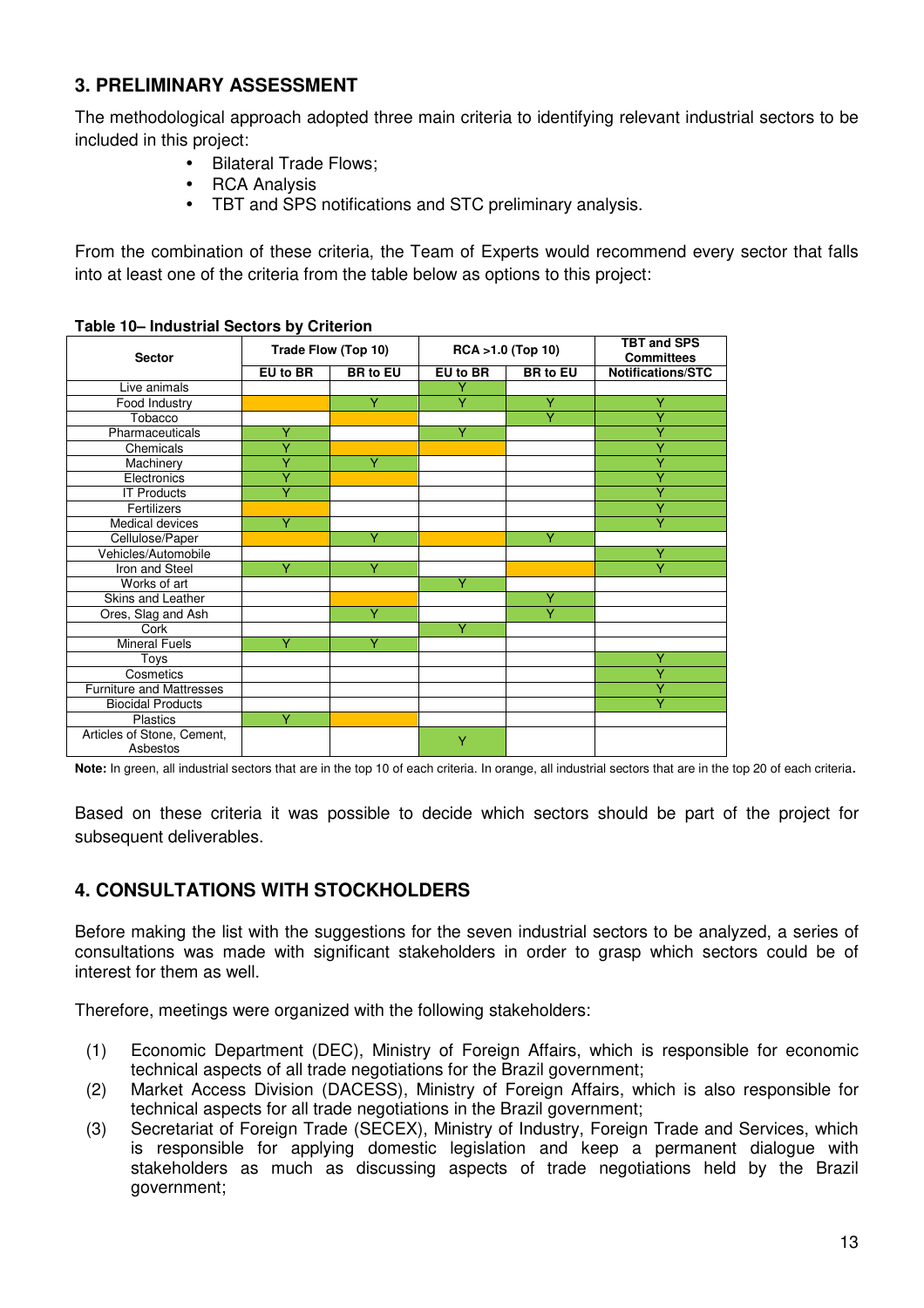- (4) International Relations Area, Ministry of Agriculture, Livestock and Supply, especially nontariff negotiations and trade negotiations divisions, which are responsible for SPS measures adopted by the Brazil government that impact food industry products;
- (5) International Relations Area, Brazil Health Regulatory Agency (ANVISA), which is responsible for issuing regulation on strategic industrial economic sectors such as food, cosmetics, chemicals, medical devices amongst others;
- (6) International Articulation Division, National Institute of Metrology, Quality and Technology (INMETRO), which is responsible for issuing trade regulation on most of the industrial economic sectors in Brazil;
- (7) Brazil National Confederation of Industry (CNI), major stakeholder for industrial goods in Brazil;
- (8) International Negotiations, Brazilian Business Coalition (CEB), major stakeholder for business in Brazil;
- (9) Chambers of Commerce, Eurochambers, EU stakeholder in Brazil; Sweden, Germany, Spain, Portugal:
- (10) Department of Trade and Foreign Affairs (Derex), Federation of Industries of the State of São Paulo (FIESP), major stakeholder for industrial goods in Brazil;
- (11) Brazilian Machinery and Equipment Industry Association (Abimaq), major stakeholder for the machinery industrial sector;
- (12) Brazilian Chemical Industry Association (Abiquim), major stakeholder for the chemicals industrial sector;
- (13) Brazilian Electrical and Electronic Industry Association (Abinee), major stakeholder for the electro-electronics industrial sector; and
- (14) Brazilian Technical Standards Association (Abnt), main standardizing body in Brazil.

### **5. RESULTS OF THE ANALYSIS**

Based on the applied methodological approach (see item 2 above), the following sectors should be considered for this project:

- (1) **Food industry**: it is a strategic sector for Brazil and for the EU. In addition to that, it has showed to hold comparative advantage between the parties as much as it has experienced a great deal of new regulations in the past five years, which suggest regulatory trade barriers might also have grown. Therefore, we strongly recommend it to be part of the study.
- (2) **Chemicals (Pharmaceutics, Pesticides and Fertilizers)**: it is a strategic economic sector, featuring in all criteria applied in this methodology. Therefore, we strongly recommend it to be part of the study.
- (3) **Machinery**: Although it has not appeared as RCA >1.0 sector neither for the EU nor for Brazil, this sector has significant trade flows between the parties and both of them have increased trade regulation in the past five years. Therefore, we strongly recommend it to be part of the study.
- (4) **Electro-electronics**: Although it has not appeared as RCA >1.0 sector neither for the EU nor for Brazil, this sector has significant trade flows between the parties and both of them have increased trade regulation in the past five years. Therefore, we strongly recommend it to be part of the study.
- (5) **Information technology**: Although it has not appeared as RCA >1.0 sector neither for the EU nor for Brazil, this sector has significant trade flows between the parties and trade regulation has increased in the past five years. Therefore, we strongly recommend it to be part of the study.
- (6) **Medical devices**: Although it has not appeared as RCA >1.0 sector neither for the EU nor for Brazil, this sector has significant trade flows between the parties and trade regulation has increased in the past five years. Therefore, we strongly recommend it to be part of the study.
- (7) **Vehicles**: This sector has traditionally being impacted by divergent trade regulations especially concerned to safety standards, emissions, parts of automobiles standards that vary from country to country. It is a sector of great interest among international partners and should also be included.